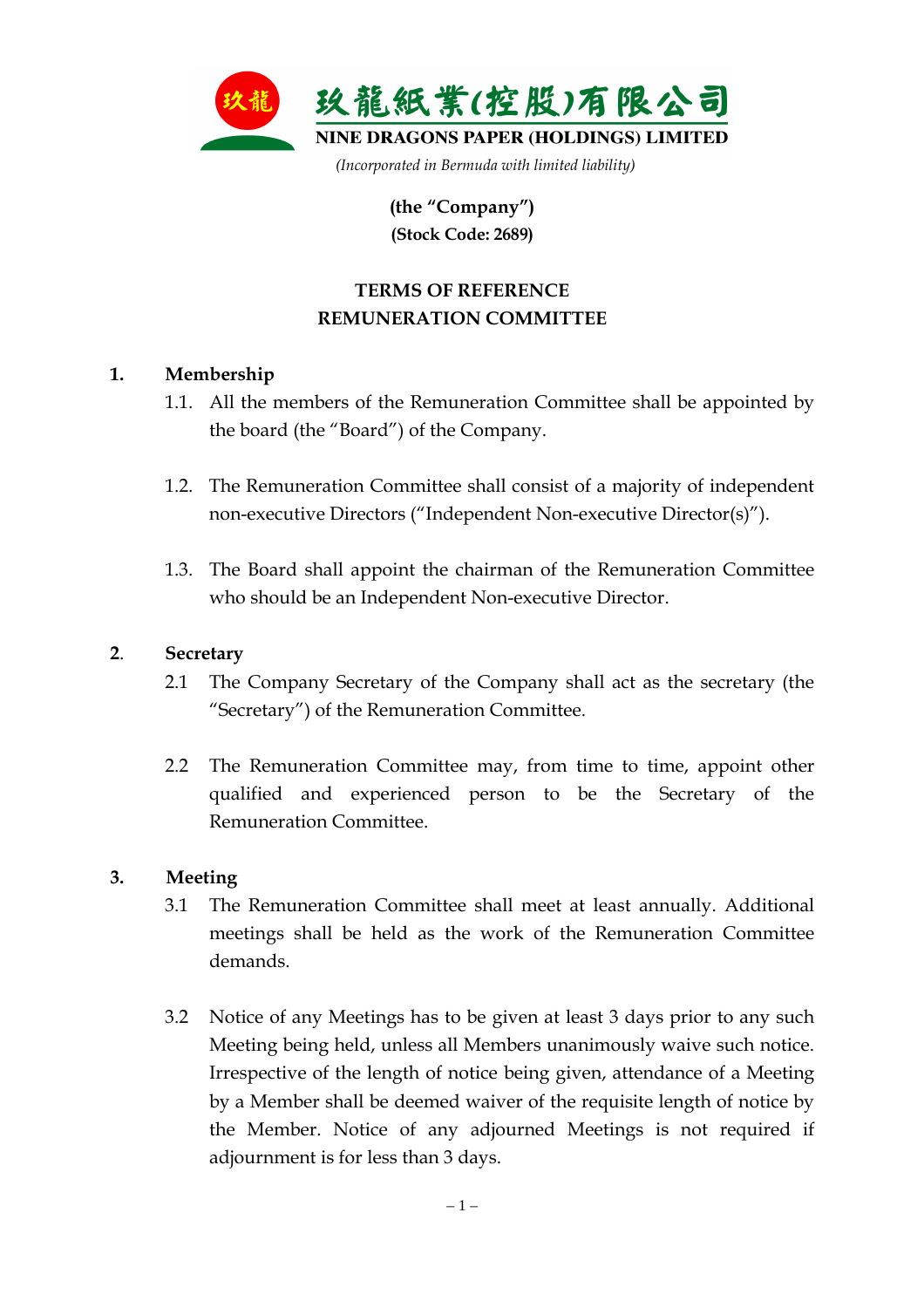

- 3.3 The quorum of a meeting shall be three members of the Remuneration Committee and one of them must be an Independence Non-Executive Director.
- 3.4 Meetings can either be held in person or through live electronic means of communication such as teleconference or videoconference.
- 3.5 Resolutions of the Remuneration Committee shall be passed by a majority of votes.
- 3.6 A resolution in writing signed by all the Members of the Committee shall be as effect for all purposes as a resolution of the Committee passed at a meeting duly convened, held and constituted.
- 3.7 Full minutes shall be kept by the Secretary of the Remuneration Committee. Draft and final versions of minutes shall be circulated to all members for their comment and records respectively, in both cases within a reasonable period of time after the Meeting. Such minutes shall be open for Directors' inspection.

### **4. Attendance at Meetings**

At the invitation of the Remuneration Committee, the Chairman of the Board and/or the Chief Executive Officer (if not a member of the Remuneration Committee), external advisers and other persons may attend all or part of any meetings.

### **5. Annual General Meeting**

 The Chairman of the Remuneration Committee or in his/her absence, another Member (who must be an independent non-executive Director) of the Remuneration Committee, shall attend the Company's Annual General Meeting and be prepared to respond to shareholders' questions on the Remuneration Committee's activities and their responsibilities.

#### **6. Duties and powers**

The Remuneration Committee shall have the following duties, powers and discretion: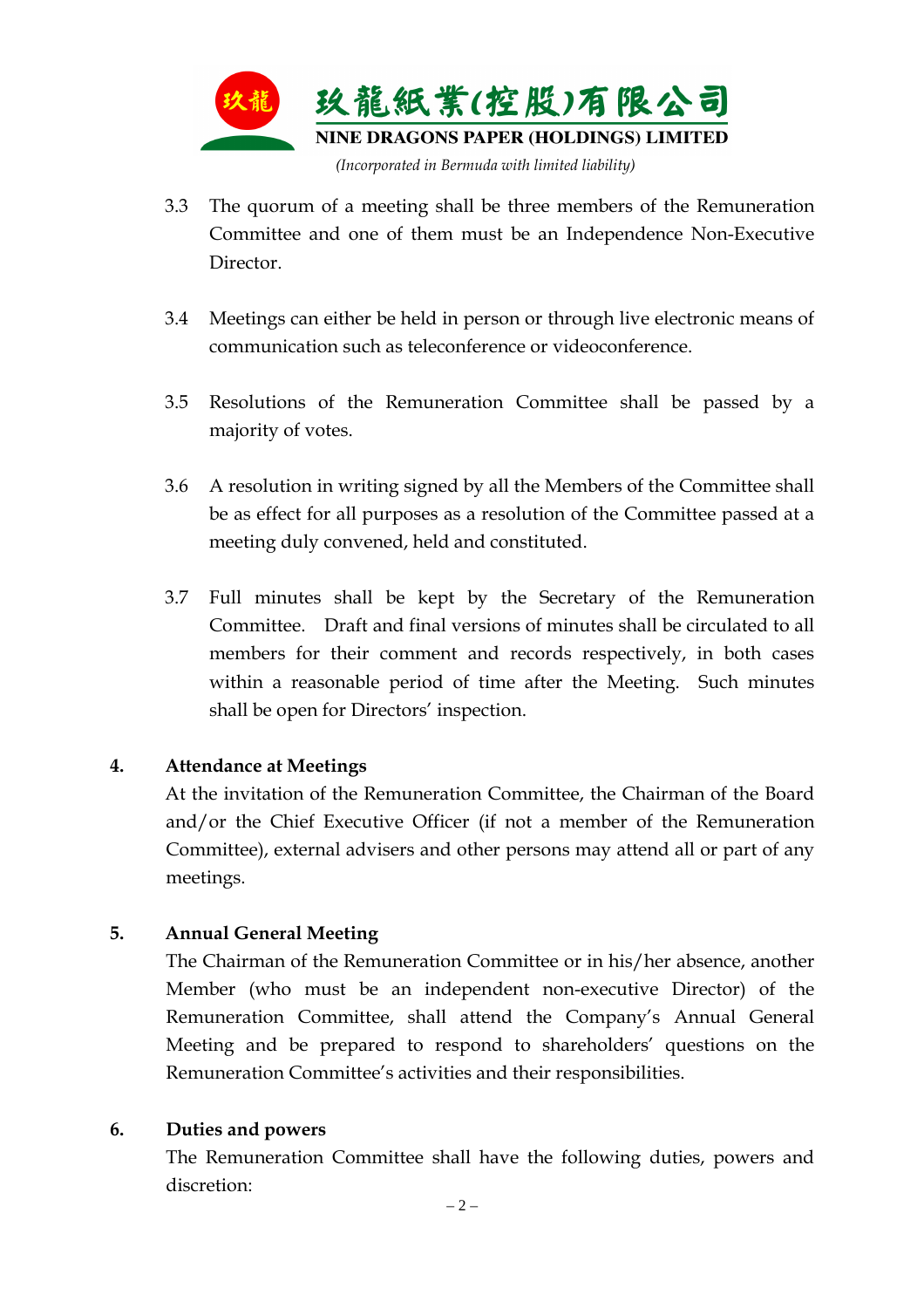

- 6.1 to make recommendations to the Board on the Company's policy and structure for all remuneration of Directors and senior management and on the establishment of a formal and transparent procedure for developing policy on such remuneration;
- 6.2. to have the delegated responsibilities to review and determine the remuneration packages of individual executive Directors and senior management, including basic salaries, deferred compensation, stock options, benefits in kind, pension rights and compensation payments, including any compensation payable for loss or termination of their office or appointment, and make recommendations to the Board of the remuneration of non-executive Directors. The Remuneration Committee should consider factors such as salaries paid by comparable companies, time commitment and responsibilities of the Directors, employment conditions elsewhere in the Group and desirability of performance-based remuneration;
- 6.3. to review and approve performance-based remuneration of the management by reference to corporate goals and objectives resolved by the Board from time to time;
- 6.4. to review and approve the compensation payable to executive Directors and senior management in connection with any loss or termination of their office or appointment to ensure that such compensation is determined in accordance with relevant contractual terms and that such compensation is otherwise fair and not excessive;
- 6.5 to review and approve compensation arrangements relating to dismissal or removal of Directors for misconduct to ensure that such arrangements are determined in accordance with relevant contractual terms and that any compensation payment is otherwise reasonable and appropriate;
- 6.6 to ensure that no Director or any of his/her associates is involved in deciding his/her own remuneration;